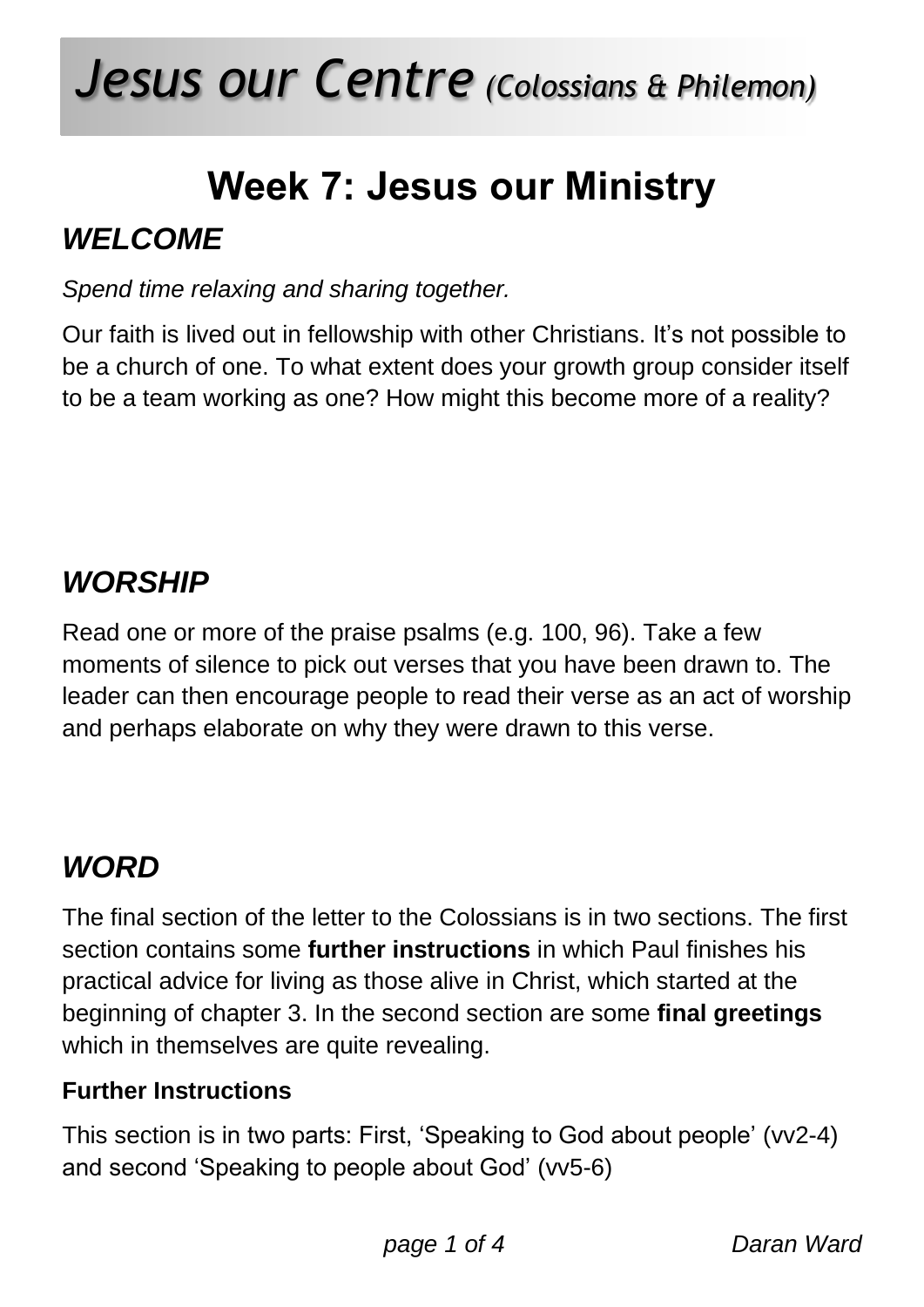## *Growth Group Notes Spring 2022*



#### **Speaking to God about people**

Read Colossians 4:2-4

1. What does Paul mean by, "Devote yourselves to prayer, being watchful and thankful". (v2)

2. As well as urging the Colossians to devote themselves to prayer, Paul is also keen for them to pray for him and his team. Why is that? (v3-4)

3. What is 'the mystery of Christ' that Paul is proclaiming (v3)? Paul also spoke about the 'mystery of Christ' in Col 1:26-27 and 2:2-3, and in more detail in Ephesians 3:1-13.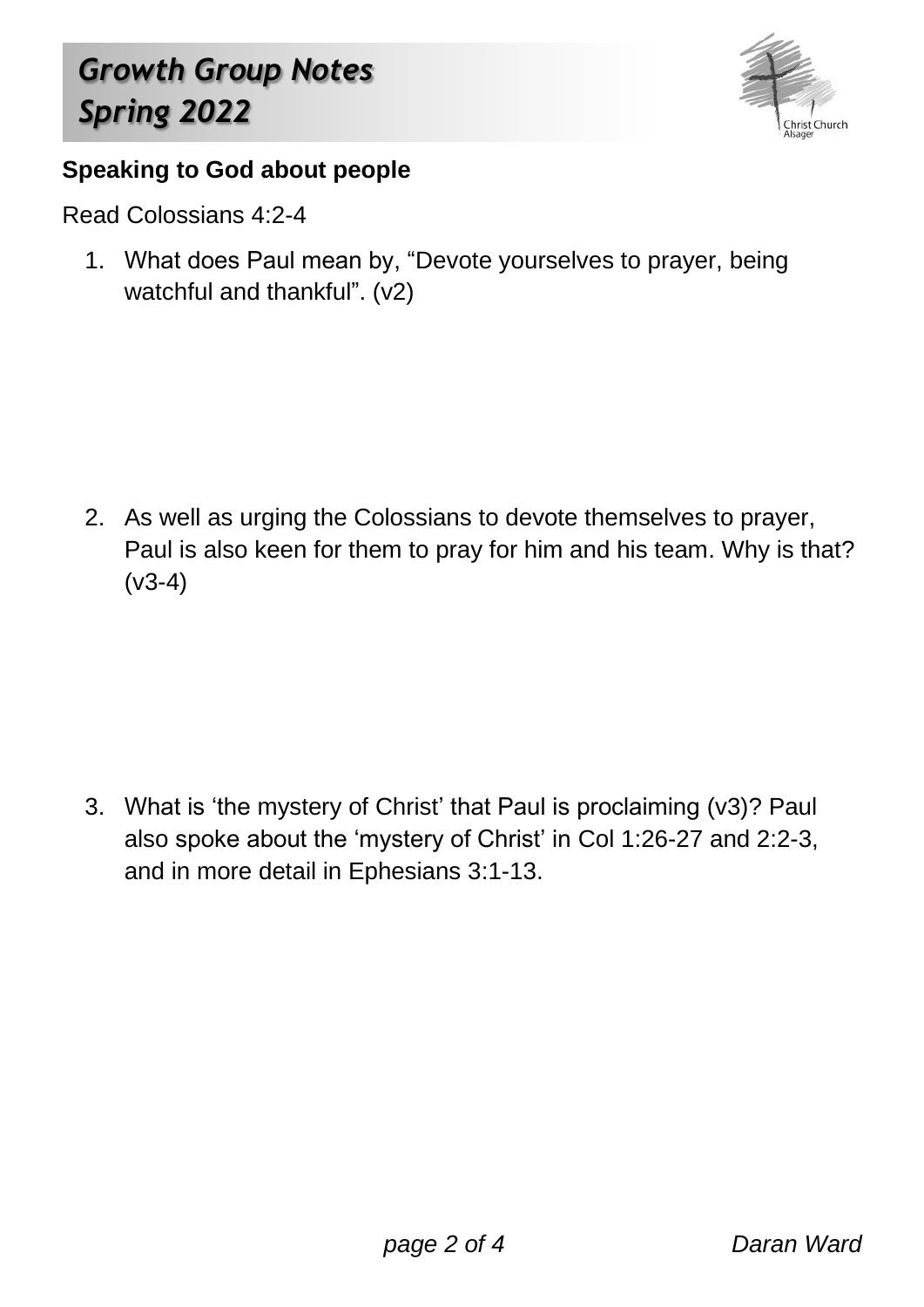## *Jesus our Centre (Colossians & Philemon)*

#### **Speaking to people about God**.

Read Colossians 4:5-6

4. Paul says to be wise in our behaviour with outsiders (v5). Why does he say this? In what ways can we do this?

5. Paul said our conversation should be gracious and salty (v6)? What did he mean?

#### **Final Greetings**

Read Colossians 4:7-18

6. Paul concludes the letter with numerous personal messages and greetings. What qualities does Paul affirm?